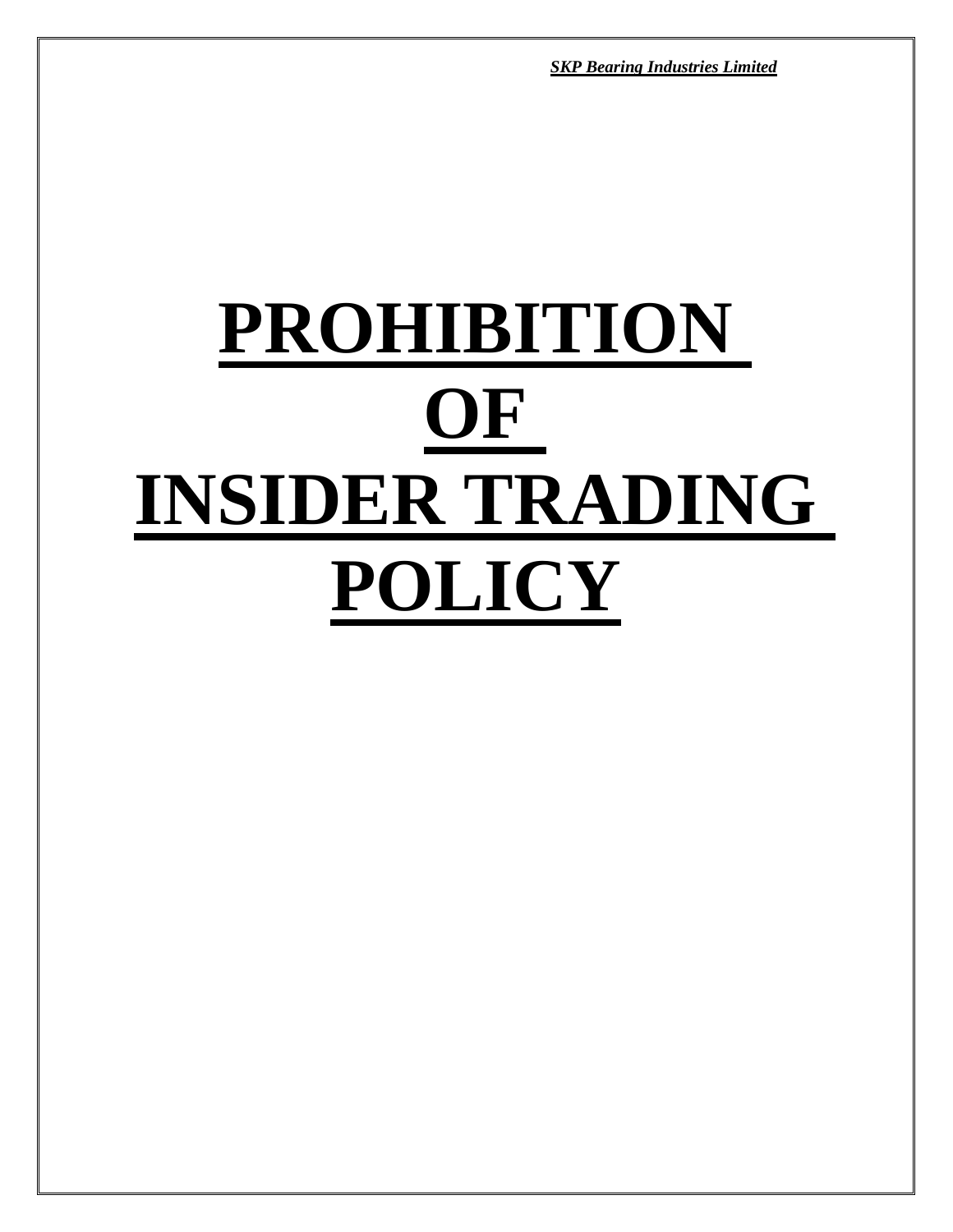#### **INTRODUCTION:**

This Code of Conduct has been made pursuant to Regulation 8 and 9 of the SEBI (Prohibition of Insider Trading) Regulations, 2015 (herein referred as Regulations) as amended and may be modified by the Board of Directors of the Company from time to time.

The Board of Directors of the Company has adopted this **"Prohibition of Insider Trading Policy" (the "Policy")** to comply with the SEBI (Prohibition of Insider Trading) Regulations, 2015 ("SEBI Regulations") as amended from time to time.

This policy shall be applicable to all Insiders (as defined herein) of the Company including designated persons and immediate relatives of designated persons as defined in this policy. The SEBI Regulations prohibit an Insider from Trading in the securities of a company listed on any stock exchange when in possession of any unpublished price sensitive information.

The Company endeavors to preserve the confidentiality of Un-published Sensitive information (UPSI) and to prevent misuse of such information. The Company is committed to transparency and fairness in dealing with all the stakeholders and in ensuring adherence to all laws and regulations.

**"unpublished price sensitive information"** means any information, relating to a company or its securities, directly or indirectly, that is not generally available which upon becoming generally available, is likely to materially affect the price of the securities and shall, ordinarily including but not restricted to, information relating to the following: –

- (i) financial results;
- (ii) dividends;
- (iii) change in capital structure;
- (iv) mergers, de-mergers, acquisitions, delistings, disposals and expansion of business and such other transactions
- (v) changes in key managerial personnel.

It is intended that information relating to a company or securities, that is not generally available would be unpublished price sensitive information if it is likely to materially affect the price upon coming into the public domain. The types of matters that would ordinarily give rise to unpublished price sensitive information have been listed above to give illustrative guidance of unpublished price sensitive information.

**"generally available information"** is defined, it is intended that anyone in possession of or having access to unpublished price sensitive information should be considered an "insider" regardless of how one came in possession of or had access to such information. Various circumstances are provided for such a person to demonstrate that he has not indulged in insider trading. Therefore, this definition is intended to bring within its reach any person who is in receipt of or has access to unpublished price sensitive information. The onus of showing that a certain person was in possession of or had access to unpublished price sensitive information at the time of trading would, therefore, be on the person leveling the charge after which the person who has traded when in possession of or having access to unpublished price sensitive information may demonstrate that he was not in such possession or that he has not traded or he could not access or that his trading when in possession of such information was squarely covered by the exonerating circumstances.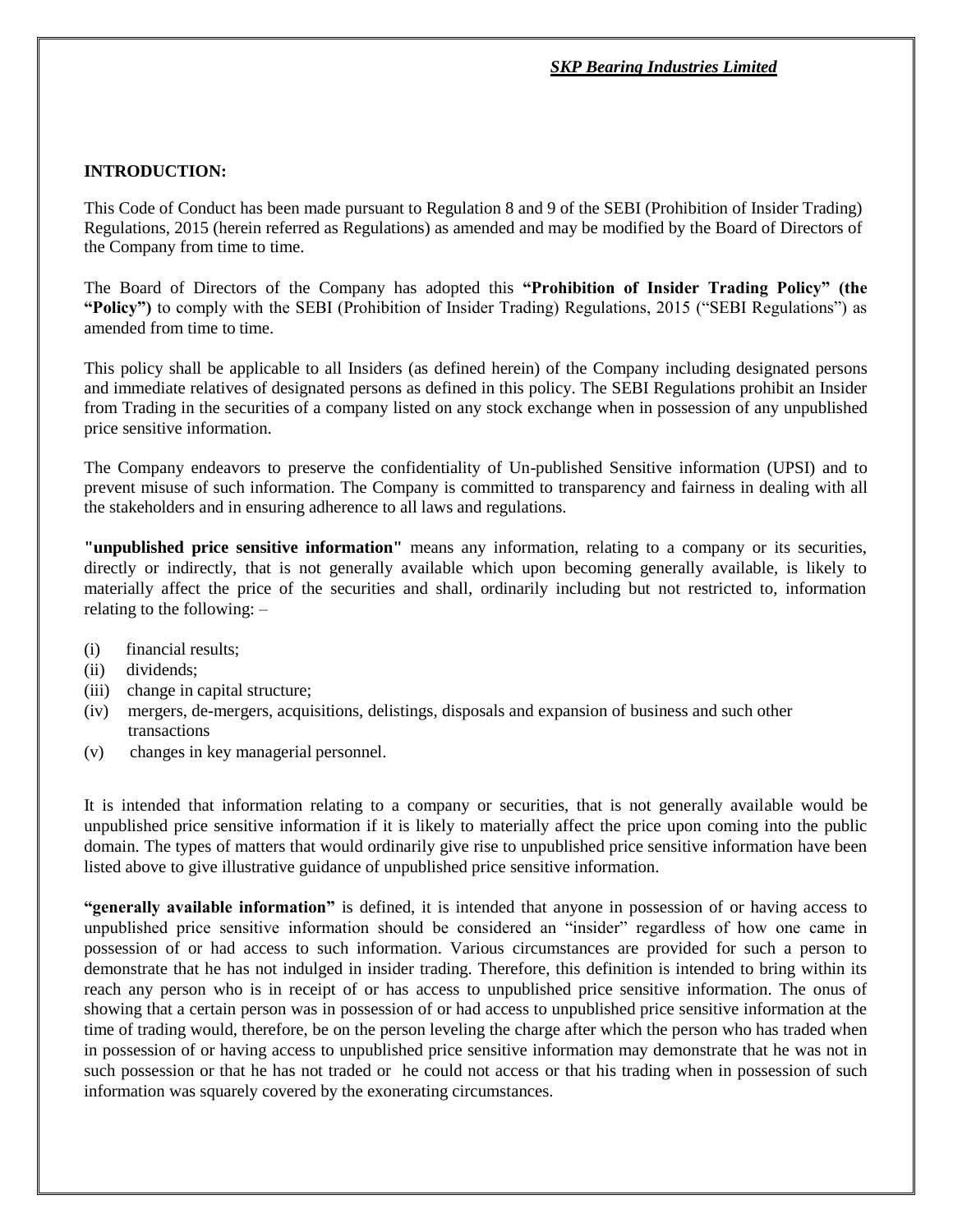The SEBI Regulations prohibit the communication of UPSI to any person except in compliance with applicable law. Further, procuring any person to Trade in the securities of any company when in possession UPSI is also prohibited under the SEBI Regulations and the securities laws. Violations of the SEBI Regulations and the securities laws subject Insiders to severe penalties including disgorgement proceedings, fines and imprisonment as per the applicable law.

## **1. Rules**

The rules shall be called **'Rules for Trading in the securities of SKP Bearing Industries Limited by an Insider' ("Rules")**. These Rules shall come into force with immediate effect.

### **2. Definitions**

**1) "Act" shall mean the Securities and Exchange Board of India Act, 1992 (15 of 1992).**

**2) 'Audit Committee'** shall mean Committee of the Board of the Company constituted pursuant to Section 177 of the Companies Act, 2013 read with Regulation 18 of the SEBI (Listing Obligations and Disclosure Requirements) Regulations, 2015.

- **3) 'Board'** shall mean the Board of Directors of SKP Bearing Industries Limited.
- **4) 'Company'** means SKP Bearing Industries Limited.

#### **5) Compliance Officer**

"Compliance Officer" means the General Counsel and Chief Compliance Officer of the Company or the Company Secretary who is financially literate and is capable of appreciating requirements for legal and regulatory compliance under the Regulations and who shall be responsible for compliance of policies, procedures, maintenance of records, monitoring adherence to the rules for the preservation of unpublished price sensitive information, monitoring of trades and implementation of the codes specified under the SEBI Regulations under the overall supervision of the Board.

#### **6) Connected Person**

"Connected Person," includes–

- i. A director of the Company;
- ii. A Key Managerial Personnel of the Company;
- iii. An Officer of theCompany;
- iv. Any person who is or has been in a contractual, fiduciary or employment relationship at any time in the six month period prior to the date of determining whether that person, as a result of such relationship, was, directly or indirectly, allowed access to UPSI or reasonably expected to be allowed access to UPSI;
- v. Any person who is or has been in frequent communication with an Officer of the Company at anytime in the six-month period prior to the date of determining whether that person, as a result of such frequent communication, was, directly or indirectly, allowed access to UPSI or reasonably expected to be allowed access to UPSI;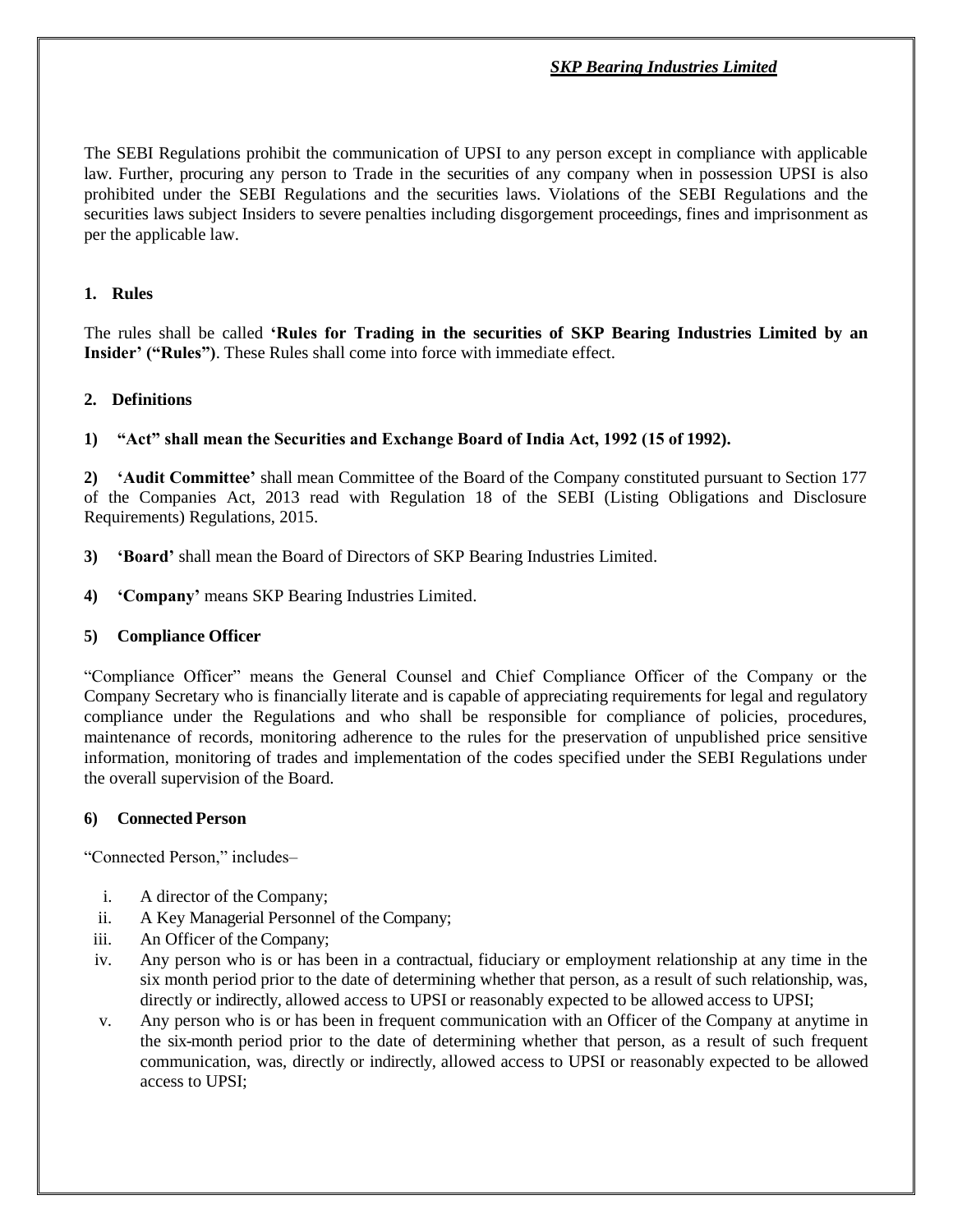- vi. An employee of the Company who has access to UPSI or is reasonably expected to have access to UPSI; and
- vii. Any person who has a professional or business relationship with the Company and that relationship directly or indirectly, allows access to UPSI or is reasonably expected to allow access to UPSI;

The persons enumerated below shall be deemed to be Connected Persons if such person has access to UPSI or is reasonably expected to have access to UPSI-

- a. An Immediate Relative of Connected Persons;
- b. A holding company, associate company or subsidiarycompany;
- c. An intermediary as specified in section12 of the SEBI Act or an employee or Director thereof;
- d. An investment company, trustee company, asset management company or an employee or director thereof;
- e. An official of a stock exchange or of clearing house or corporation;
- f. A member of the board of trustees of a mutual fund, a member of the board of directors of the asset management company of a mutual fund or in each case, an employee thereof;
- g. A member of the board of directors or an employee, of a public financial institution as defined in section 2 (72) of the Companies Act, 2013;
- h. An official or an employee of a self-regulatory organization recognized or authorized by the SEBI;
- i. A banker of the Company; and
- j. A concern, firm, trust, Hindu undivided family, company or association of persons wherein a director of the Company or his Immediate Relative or banker of the Company, has more than ten percent of the holding or interest.

### **7) Contra trade**

**"Contra Trade''** means a trade or transaction which involves buying or selling any number of shares of the Company and within 6 months trading or transacting in an opposite transaction involving sell or buy following the prior transaction."

#### **8) Designated Person**

The term "Designated Person" shall consist of:

- I. Promoters of the Company
- II. Directors of the Company and its subsidiaries;
- III. All employees in the Finance and Accounts Department, Corporate Planning Department, Legal Department, Enterprise Risk Management Department, Corporate Strategy, Information Security and any other departments of the company and its material subsidiaries, if any on the basis of their functional role or access to unpublished price sensitive information
- IV. Managing Director and employees upto two levels below Managing Director of the Company and material subsidiaries.
- V. Executive Secretaries of Directors and Executive Officers of the Company, any support staff of the Company, such as IT staff or secretarial staff who have access to unpublished price sensitive information;
- VI. Immediate Relatives of persons specified in (I) to (V) above
- VII. Any other Person designated by the Company on the basis of their functional role and such function would provide access to UPSI;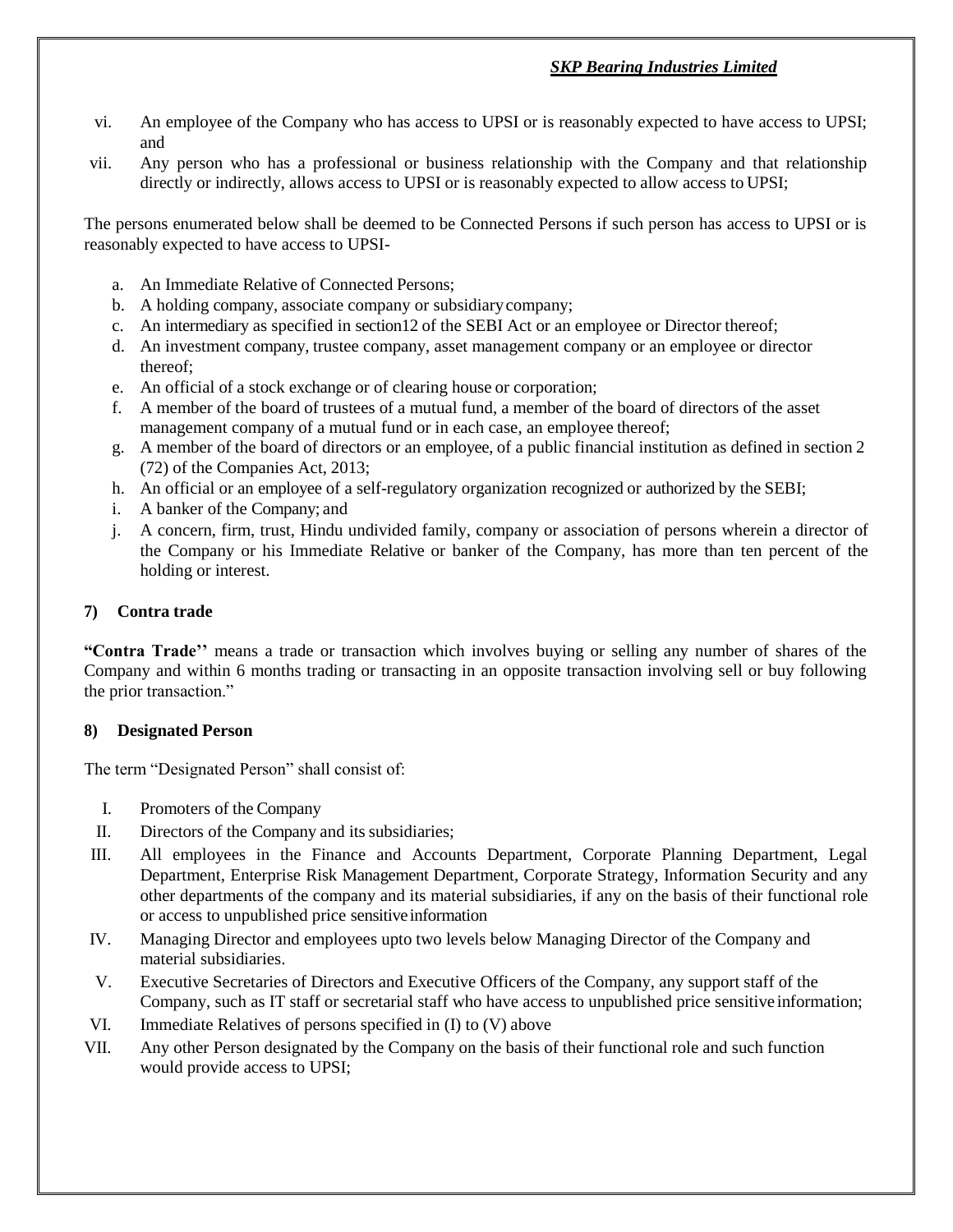## **9) Director**

"Director" shall have the meaning assigned to it under the Companies Act, 2013.

#### **10) Immediate Relative**

"immediate relative" means a spouse of a person, and includes parent, sibling, and child of such person or of the spouse, any of whom is either dependent financially on such person, or consults such person in taking decisions relating to trading in securities.

#### **11) Insider**

An "Insider" means any person who is:

- i. a Connected Person or
- ii. in possession of or having access toUPSI.

### **12) Key Managerial Personnel**

"Key Managerial Personnel" shall have the meaning assigned to it under the Companies Act, 2013.

**13) 'Leak of UPSI'** shall refer to such act/circumstance(s) by virtue of which an UPSI is made available or becomes available, by any means or mode to any person, association, body, firm, agency, society, entity or to a group thereof, whether registered or otherwise before its official publication or announcement or formal circulation in public domain and which shall also include any purported attempt thereof.

Explanation: It covers the instances where the UPSI has been shared by a person to any person, association, body, firm, agency, society, entity or to a group thereof except in compliance with applicable law.

**14) "Material financial relationship**" shall mean a relationship in which one person is a recipient of any kind of payment such as by way of a loan or gift from a designated person during the immediately preceding twelve months, equivalent to at least 25% of the annual income of such designated person, but shall exclude relationships in which the payment is based on arm's length transactions.

#### **15) Officer**

"Officer" shall have the meaning assigned to it under the Companies Act, 2013.

#### **16) Promoter and Promoter Group**

"Promoter" shall have the meaning assigned to it under the SEBI (Issue of Capital and Disclosure Requirements) Regulations, 2018 or any modification thereof.

"Promoter Group" shall have the meaning assigned to it under the SEBI (Issue of Capital and Disclosure Requirements) Regulations, 2018 or any modification thereof.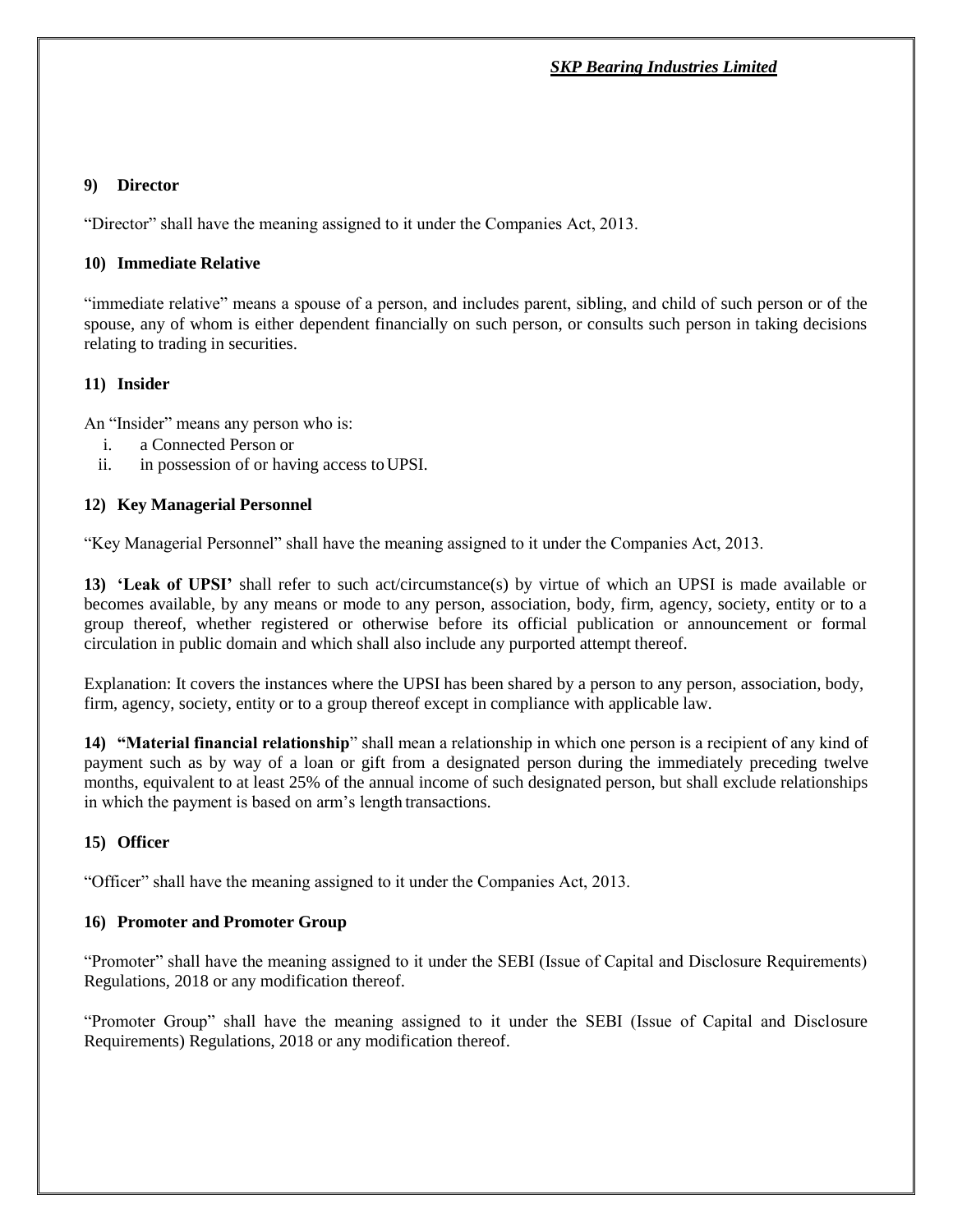## **17) Securities**

"Securities" shall have the meaning assigned to it under the Securities Contracts (Regulations) Act, 1956 or any modification thereof except units of a mutual fund.

### **18) Trading**

"Trading" means and includes subscribing, buying, selling, dealing, or agreeing to subscribe, buy, sell, pledge, unpledged, deal in the Company's securities either directly or through portfolio management services, and "trade" shall be construed accordingly.

### **19) Legitimate purpose**

"Legitimate purpose" shall include sharing of unpublished price sensitive information in the ordinary course of business by an insider with partners, collaborators, lenders, customers, suppliers, merchant bankers, legal advisors, auditors, insolvency professionals or other advisors or consultants, provided that such sharing has not been carried out to evade or circumvent the prohibitions of these regulations

Words and expressions used and not defined in these Rules but defined in the Securities and Exchange Board of India Act, 1992, the Securities Contracts (Regulation) Act, 1956, the Depositories Act, 1996 or the Companies Act, 2013 and rules and regulations made there under shall have the meanings respectively assigned to them in those legislations.

#### **3. Prohibition on communicating or procuring UPSI**

An Insider shall not–

- i. communicate, provide, or allow access to any UPSI, relating to the Company or its securities, to any person including other Insiders, except to the extent allowed by these Rules or SEBI Regulations; or
- ii. procure from or cause the communication by an Insider of UPSI, relating to the Company or itssecurities.

Provided that nothing contained above shall be applicable when an UPSI is communicated, provided, allowed access to or procured:

- i. in furtherance of legitimate purposes, performance of duties or discharge of legal obligations pursuant to appropriate notice, confidentiality and non-disclosure agreements being executed; or
- ii. in the event the Board of Directors directs or causes the public disclosure of UPSI in the best interest of the Company; or
- iii. within a group of persons if such persons have been identified and secluded within a "Chinese wall" or information barrier by the Compliance Officer from the rest of the Company for a particular purpose or for a specified period of time in furtherance of legitimate purposes, performance of duties or discharge of legal obligations, and are subjected to, among other conditions, additional confidentiality obligations, information barriers designed to prevent exchanges of UPSI outside the "Chinese wall", and the execution of an undertaking by such persons to abstain and/or forego Trading during such seclusion or till the UPSI no longer constitutes UPSI and has become generally available.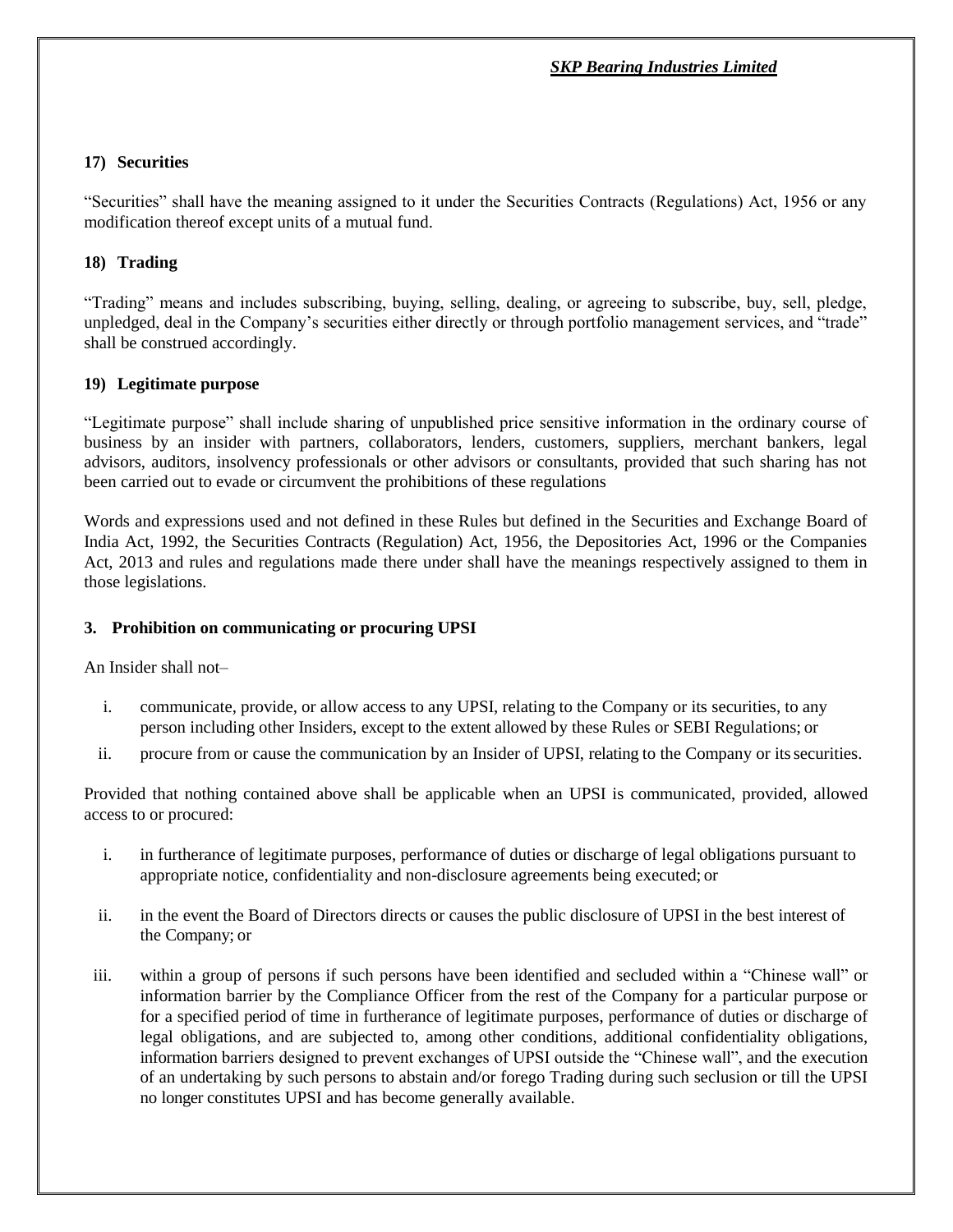#### **4. Prohibition on Insider Trading**

An Insider shall not, directly or indirectly,–

- i. Trade in securities of the Company that are listed or proposed to be listed when in possession of UPSI;
- ii. Trade in securities of the Company except when the Trading Window is open and the Insider is not in possession of UPSI.
- iii. Provide advise/tips to any third party on trading in Company's securities while in possession of UPSI and

An insider who has ceased to be associated with the Company shall not, for a period of six months from date of such cessation, directly or indirectly trade in the Company's Securities while in possession of UPSI.

Trading in Securities of other companies. No Insider may, while in possession of unpublished price sensitive information about any other public company gained in the course of employment with the Company, (a) trade in the securities of the other public company, (b) "tip" or disclose such material non-public information concerning that company to anyone, or (c) give trading advice of any kind to anyone concerning the other public company.

No Insider may take positions in derivative transactions in the securities of the Company at any time.

The restriction in 4(i) above may not apply to:

- a) A transaction that is an off-market inter-se transfer between Insiders who were in possession of the same UPSI without being in breach of these Rules and both parties had made a conscious and informed trade decision; and
- b) Trades pursuant to a Trading Plan set up in accordance with these Rules and SEBI Regulations.

When a person has traded in securities while in possession of unpublished price sensitive information, his trades would be presumed to have been motivated by the knowledge and awareness of such information in his possession.

## **5. Trading Window**

- 1) The Compliance Officer shall notify a 'trading window' during which the Designated Persons may Trade in the Company's securities after securing pre-clearance from the Compliance Officer in accordance with these Rules. The competent authority for pre-clearing the Trade of Compliance Officer shall be Board.
- 2) Designated Persons shall not Trade in the Company's securities when the trading window is closed.
- 3) The trading window shall generally be closed for all Insiders between the sixteenth day prior to the last day of any financial period for which results are required to be announced by the Company and the second trading day after disclosure of such financial results.
- 4) Additionally, the trading window shall be closed in particular for a Designated Person or class of Designated Persons when the Compliance Officer determines that a Designated Person or class of Designated Persons can reasonably be expected to have possession of UPSI, for such periods as determined by the Compliance Officer. Designated Person or class of Designated Persons will receive a notification on such special blackout periods.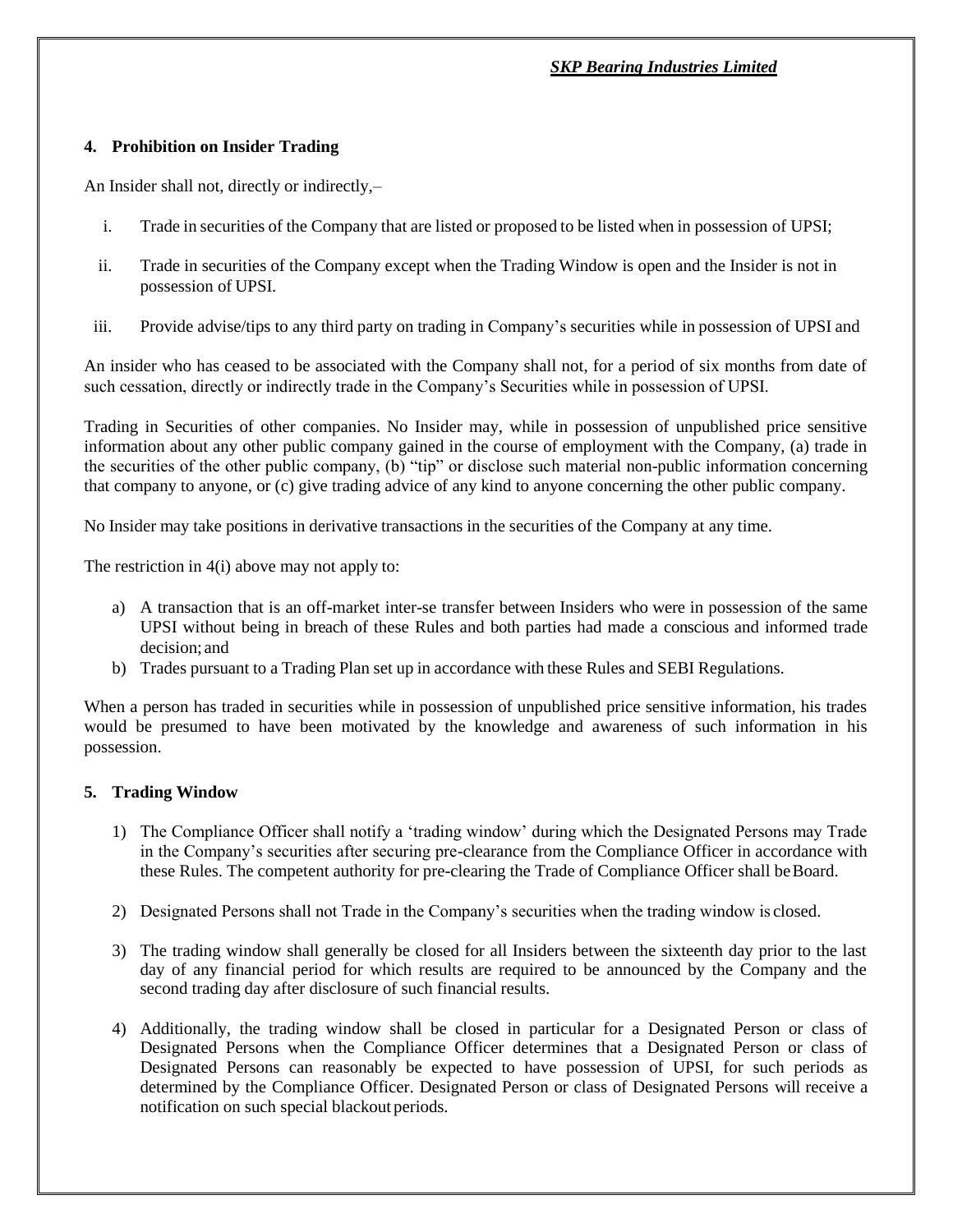- 5) The trading window may be re-opened after closure, not earlier than 48 hours after the UPSI in question becomes generally available.
- 6) The trading window restriction shall not apply for belowcases;
	- i. off-market, *inter-se* transfer between insiders who were in possession of the same UPSI without violating the policy and both parties had made a conscious and informed trade decision.
	- ii. transaction carried out through the block deal window mechanism between persons who were in possession of the UPSI without violating the policy and both parties had made a conscious and informed trade decision
- iii. transaction carried out pursuant to a statutory or regulatory obligation to carry out a bona fide transaction.
- iv. Transaction undertaken pursuant to the exercise of stock options in respect of which the exercise price was pre-determined in compliance with applicable regulations.
- v. Trades executed as per the trading plan set up in accordance with the policy.
- vi. Pledge of shares for a bona fide purpose such as raising of funds, subject to pre-clearance by the compliance officer.
- vii. Transactions undertaken in accordance to respective regulations made by SEBI, such as acquisition by conversion of warrants or debentures, subscribing to rights issue, further public issue, preferential allotment or tendering of shares in a buy-back offer, open offer, delistingoffer.

#### **6. Pre-clearance of Trading**

- 1) All Designated Persons who intend to trade in the securities of SKP Bearing Industries Limited (either in their own name or in any immediate relative's name) i.e. buy or sell securities during the trading window open period and if the value of the securities likely to be traded, whether in one transaction or a series of transactions over any calendar quarter, aggregates to a traded value in excess of Rs. 5,00,000/- (Rupees Five Lakhs Only), should pre-clear the transactions by making an application in the format set out in Annexure 1 to the Compliance Officer indicating the estimated number of units of securities that the designated person or immediate relative(s) intends to trade and such other details as specified in the form and also declare that the applicant is not in possession of unpublished price sensitive information as per Annexure 2.
- 2) The Compliance Officer shall not approve any proposed Trade by Designated Person if the Compliance Officer determines that such Designated Person is in possession of UPSI even though the trading window is open.
- 3) The Compliance Officer may, after being satisfied that the application and undertaking are true and accurate, approve Trading by a Designated Person, on the condition that the Trade so approved shall be executed within seven trading days following the date of approval.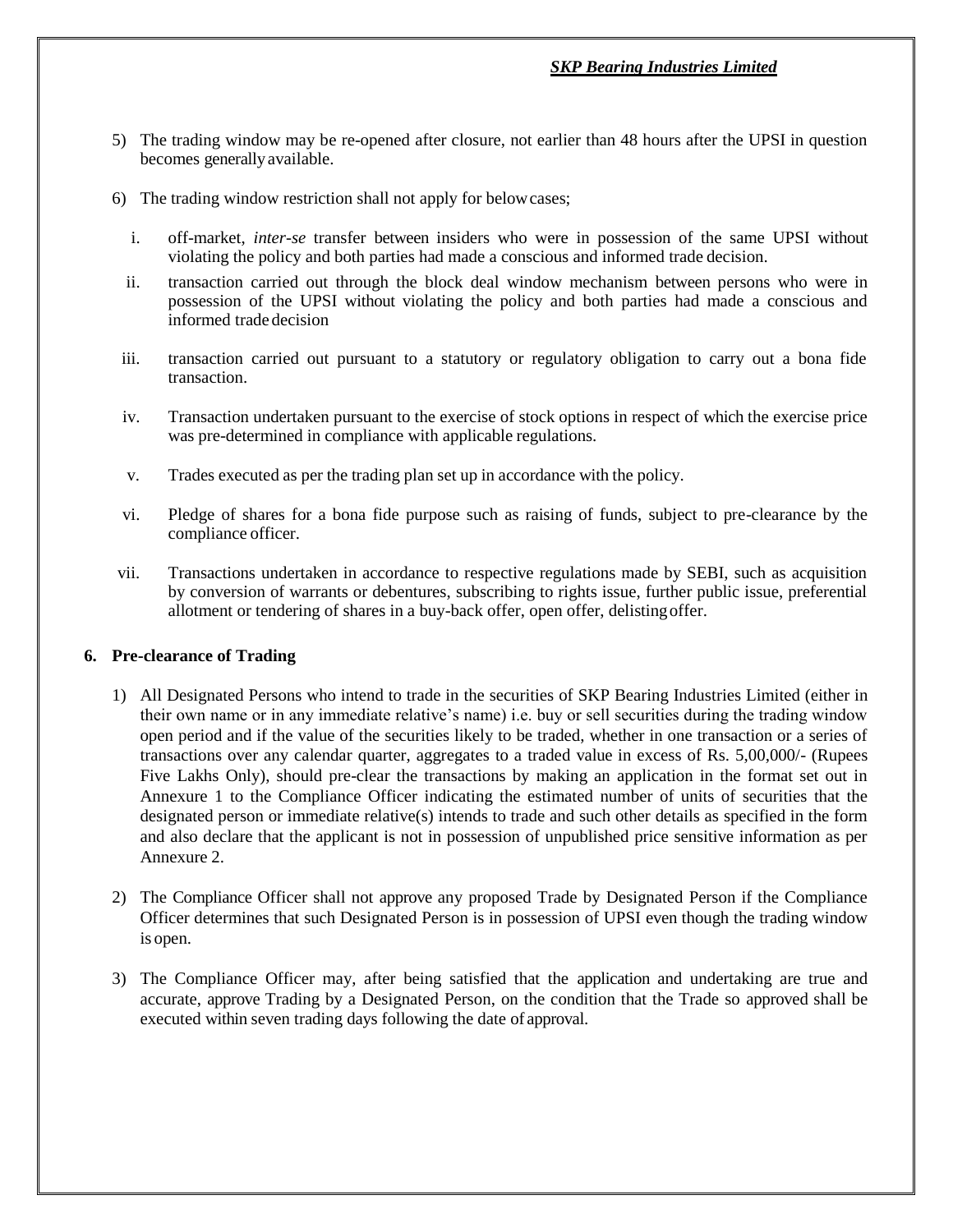- 4) The Board of directors of the Company shall be the approving authority for approving the pre-clearance application of Compliance Officer and Managing Director of the Company.
- 5) The Designated Person shall, within two Working days of the execution of the Trade, submit the details of such Trade to the Compliance Officer as per Annexure 3. In case the transaction is not undertaken, a report to that effect shall be filed in the said form.
- 6) If the pre-cleared Trade is not executed within seven trading days after the approval is given, the Designated Person must secure pre-clearance of the transaction again.
- 7) Pre-clearance of trades shall not be required for a trade executed as per an approved trading plan.
- 8) A Designated Person who Trades in securities of the Company without complying with the pre-clearance procedure as envisaged in these Rules or gives false undertakings and/or makes misrepresentations in the undertakings executed by him/her while complying with the pre-clearance procedure shall be subjected to the penalties as envisaged in these Rules.

### **7. Additional trading restrictions on Designated Persons**

- 1) No Insiders shall enter into derivative transactions in respect of the securities of the Company.
- 2) All Designated Persons who Trade in the securities of the company shall not enter into a contra trade during the next six months following the prior transaction. In case of any contra trade be executed, inadvertently or otherwise, in violation of such a restriction, the profits from such trade shall be liable to be disgorged for remittance to SEBI for credit to the Investor Education and Protection Fund administered by SEBI.
- 3) The above restriction on contra trade shall not apply in case of exercise/sale of ESOP shares provided the Designated Persons do not possess UPSI and the sale is executed when the trading window is open and after obtaining pre- clearance.

#### **8. Trading Plan**

- 1) A Designated Person shall be entitled to formulate a Trading Plan that complies with the SEBI Regulations (a "Trading Plan") and present it to the Compliance Officer for approval and public disclosure. The trading plan may be executed only after the plan is approved by the Compliance officer and disclosed to the stock exchanges on which the securities of the Company are listed.
- 2) Designated person shall not exercise any influence over the amount of Securities to be traded, the price at which they are to be traded, or the date of the trade. Designated person may delegate discretionary authority to his/her broker, but in no event Designated person may consult with the broker regarding executing transactions, or otherwise disclose information to the broker concerning the Company that might influence the execution of transactions, under the Trading Plan after it commences.
- 3) The Trading Plan once approved shall be irrevocable and the Designated Person shall mandatorily have to implement the plan, without being entitled to either deviate from it or to execute any trade in the securities outside the scope of the Trading Plan. However, the implementation of the Trading Plan shall not be commenced, if at the time of formulation of the plan, the Designated Person is in possession of UPSI and the said information has not become generally available at the time of the commencement of implementation. The commencement of the Trading Plan shall be deferred until such UPSI becomes generally available information.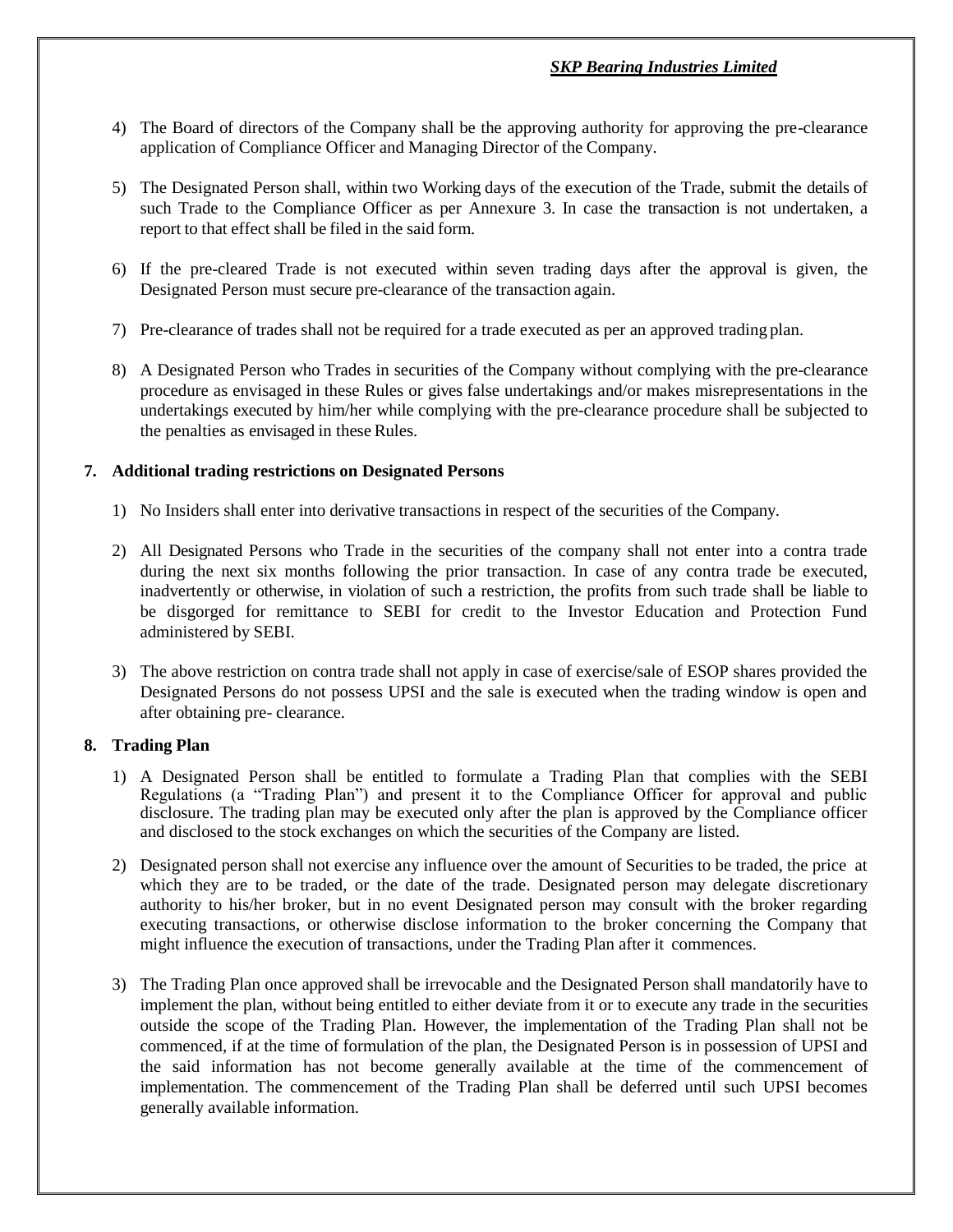#### **9. Penalty for Insider Trading**

- 1) An Insider who acts in contravention of these Rules shall be liable to have his services or relationship with the Company, as the case may be, terminated.
- 2) Directors, Officers and employees of the Company who violate these rules shall be subject to disciplinary action by the Company, which may include wage freeze, suspension, recovery, claw back etc. and ineligibility for future participation in the Company's stock option plans ortermination.
- 3) The SEBI or any other appropriate regulatory authority may also be informed of the violation of these Rules so that appropriate action may be taken.

#### **10. Disclosure requirements**

1. Initial Disclosure:

Every person on appointment as a key managerial personnel or a director of the company or upon becoming a promoter or member of the promoter group shall disclose his holding of securities of the company as on the date of appointment or becoming a promoter, to the company within seven days of such appointment or becoming a promoter, as per Form A set out in Annexure- 4.

2. Continual Disclosure:

Every promoter, member of the promoter group, designated person and director of every company shall disclose to the company the number of such securities acquired or disposed of within two trading days of such transaction if the value of the securities traded, whether in one transaction or a series of transactions over any calendar quarter, aggregates to a traded value in excess of ten lakh rupees or such other value as may be specified; as per Form B set out in Annexure- 5.

- a. Designated persons shall be required to disclose names and Permanent Account Number or any other identifier authorized by law of the following persons to the company on an annual basis and as and when the information changes:
	- immediate relatives
	- $\bullet$  persons with whom such designated person(s) shares a material financial relationship
	- Phone, mobile and cell numbers which are used by them.

In addition, the names of educational institutions from which designated persons have graduated and names of their past employers shall also be disclosed on a one time basis.

The term "material financial relationship" shall mean a relationship in which one person is a recipient of any kind of payment such as by way of a loan or gift from a designated person] during the immediately preceding twelve months, equivalent to at least 25% of the annual income of such designated person but shall exclude relationships in which the payment is based on arm's length transactions.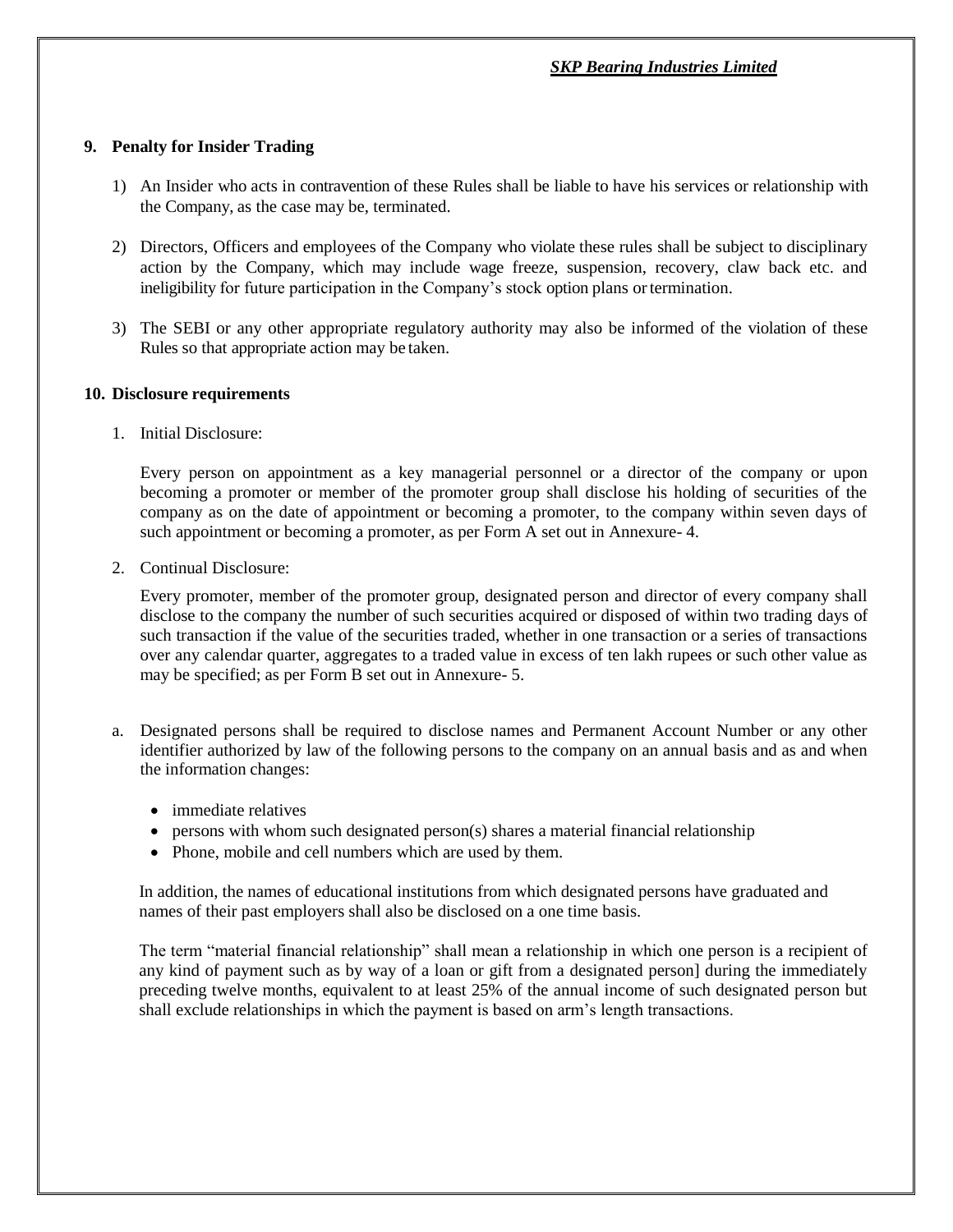b. Every company shall notify the particulars of such trading to the stock exchange on which the securities are listed within two trading days of receipt of the disclosure or from becoming aware of such information.

Explanation. — It is clarified for the avoidance of doubts that the disclosure of the incremental transactions after any disclosure under this sub-regulation, shall be made when the transactions effected after the prior disclosure cross the threshold specified in clause (a) of sub-regulation (2).

3. Disclosure to the Stock Exchange:

The Compliance Officer shall notify the stock exchanges, particulars of the Trades, within two trading days of the receipt of the Continual Disclosure or from becoming aware of such information.

4. Disclosures by other Connected Persons.

The Compliance Officer may, require any other Connected Person to disclose the holdings and trading in securities of the Company as per Form C set out in Annexure 6 at such frequency as he may determine.

5. All Designated Persons must make an annual disclosure of the number of Securities of the company held as on 31st March each year by them including details of purchase/sale of Securities of the Company during the financial year to the Compliance Officer. This disclosure must be made within 30 (thirty) days from the close of each financial year.

#### **11. Miscellaneous**

- 1) The Board of Directors shall be empowered to amend, modify, and interpret these Rules and such Rules shall be effective from such date that the Board may notify in this behalf.
- 2) The Compliance Officer shall provide the Audit Committee of the Board, on a quarterly basis, all the details of Trading in securities by the Designated Persons including any violations of the Rules.
- 3) The Compliance Officer shall maintain
	- i. an updated list of Designated Persons,
	- ii. records of disclosures and pre-clearance applications and undertakings for a period of five years and
	- iii. a confidential list of any 'restricted securities' to which the Compliance Officer may require Designated Persons to seek pre-clearance before Trading in such 'restricted securities'.
- 4) The Company shall require all Connected Persons to formulate and adhere to a code of conduct to achieve compliance with these Rules. In case such persons observe that there has been a violation of these Rules, then they shall inform the Board of Directors of the Companypromptly.
- 5) Any suspected violation of leak of unpublished price sensitive information or violation of this policy can be reported under whistle blower policy.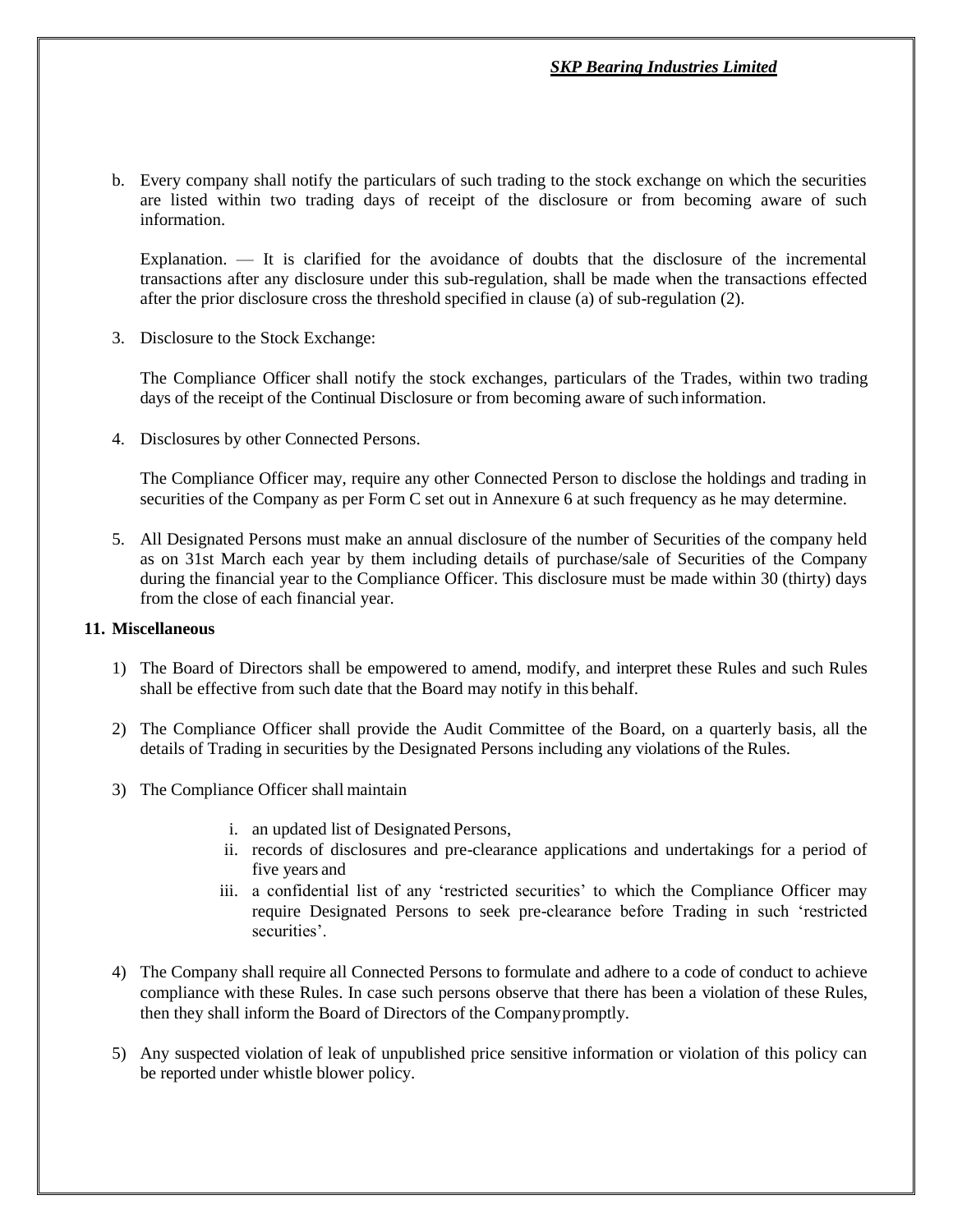#### **AMENDMENT**

The Company is committed to continuously reviewing and updating its policies, and the Company therefore reserves the right to amend this Policy at any time, for any reason, subject to applicable law.

These Rules are subject to the applicable prevailing law in relation to prevention of Insider Trading and if there is any in consistency between any of the provisions of these Rules and applicable law, the applicable law shall prevail.

**\*\*\*\*\*\*\*\*\*\*\*\*\*\*\*\*\*\*\*\*\*\*\*\*\*\***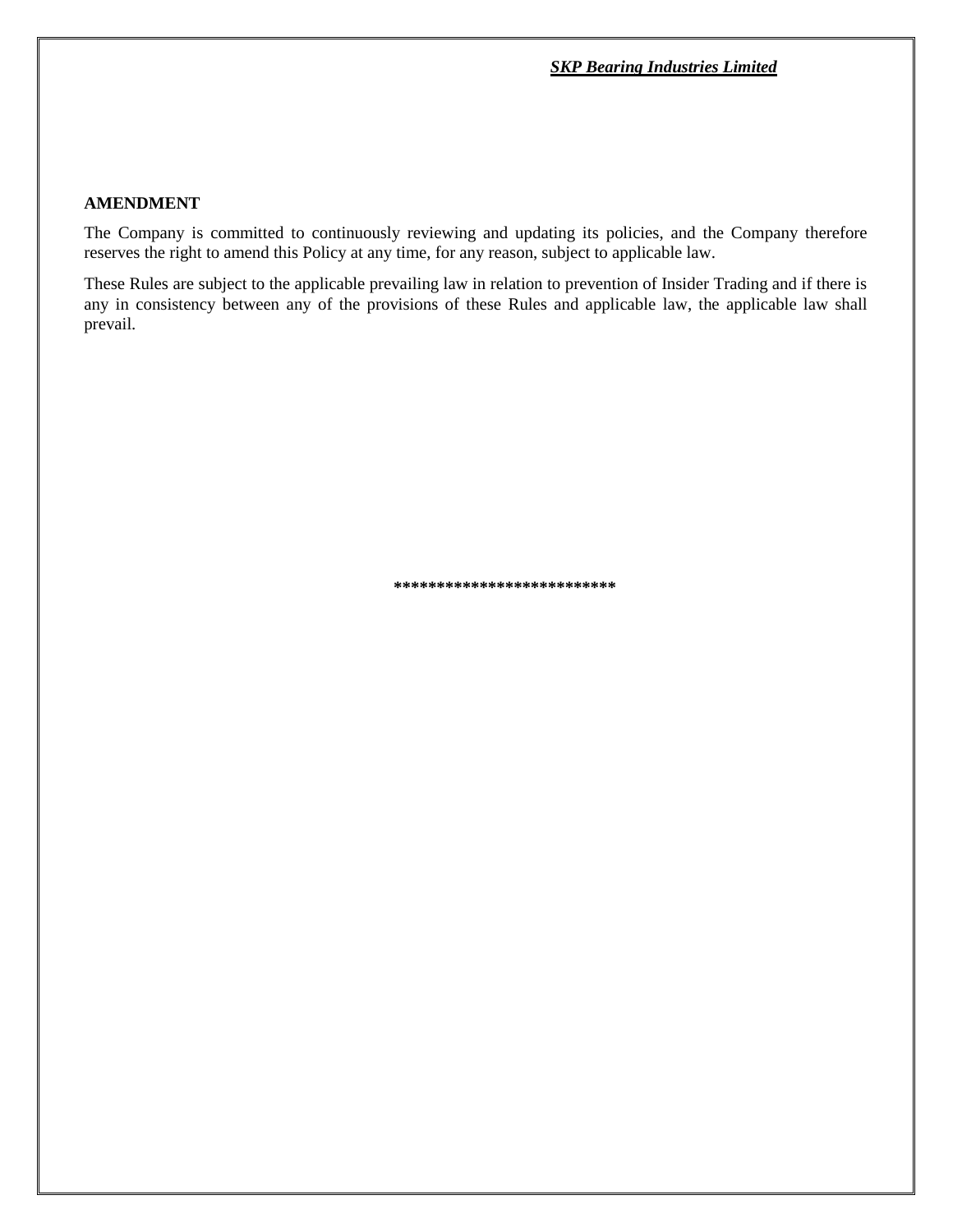#### **Annexure 1**

## **APPLICATION FOR PRE-TRADING APPROVAL**

To,

## The Compliance Officer,  **SKP Bearing Industries Limited**

Pursuant to the SEBI (Prohibition of Insider Trading) Regulations, 2015 and the Company's Insider Trading Policy, I seek approval to purchase/sell/subscribe Equity Shares of the Company as per details given below:

| 11.              | Name of the applicant                                                                  |                                                                                                            |
|------------------|----------------------------------------------------------------------------------------|------------------------------------------------------------------------------------------------------------|
| $\overline{2}$ . | Designation                                                                            |                                                                                                            |
| 2A               | Relationship with the Applicant (Self/Immediate)                                       |                                                                                                            |
| 3.               | Number of securities held as on date                                                   |                                                                                                            |
| 4.               | Folio No. / DPID/Client ID No.                                                         |                                                                                                            |
| 5.               | The proposal is for                                                                    | (a) Purchase of securities<br>Subscription to securities<br>(b)<br>Sale of securities<br>(c)<br>(d) Pledge |
| 6.               | Proposed date of trading in securities                                                 |                                                                                                            |
| 7.               | Estimated number of securities proposed to be<br>purchased/subscribed/sold/pledge      |                                                                                                            |
| 8.               | Current market price (as on date of application)                                       |                                                                                                            |
| 9.               | Whether the proposed transaction will be through stock<br>exchange or off-market trade |                                                                                                            |
| 10               | Folio No./ DPID/ Client ID No. where the securities<br>will be credited/debited        |                                                                                                            |

I enclose herewith the Undertaking signed by me.

Signature:

Name:

Date: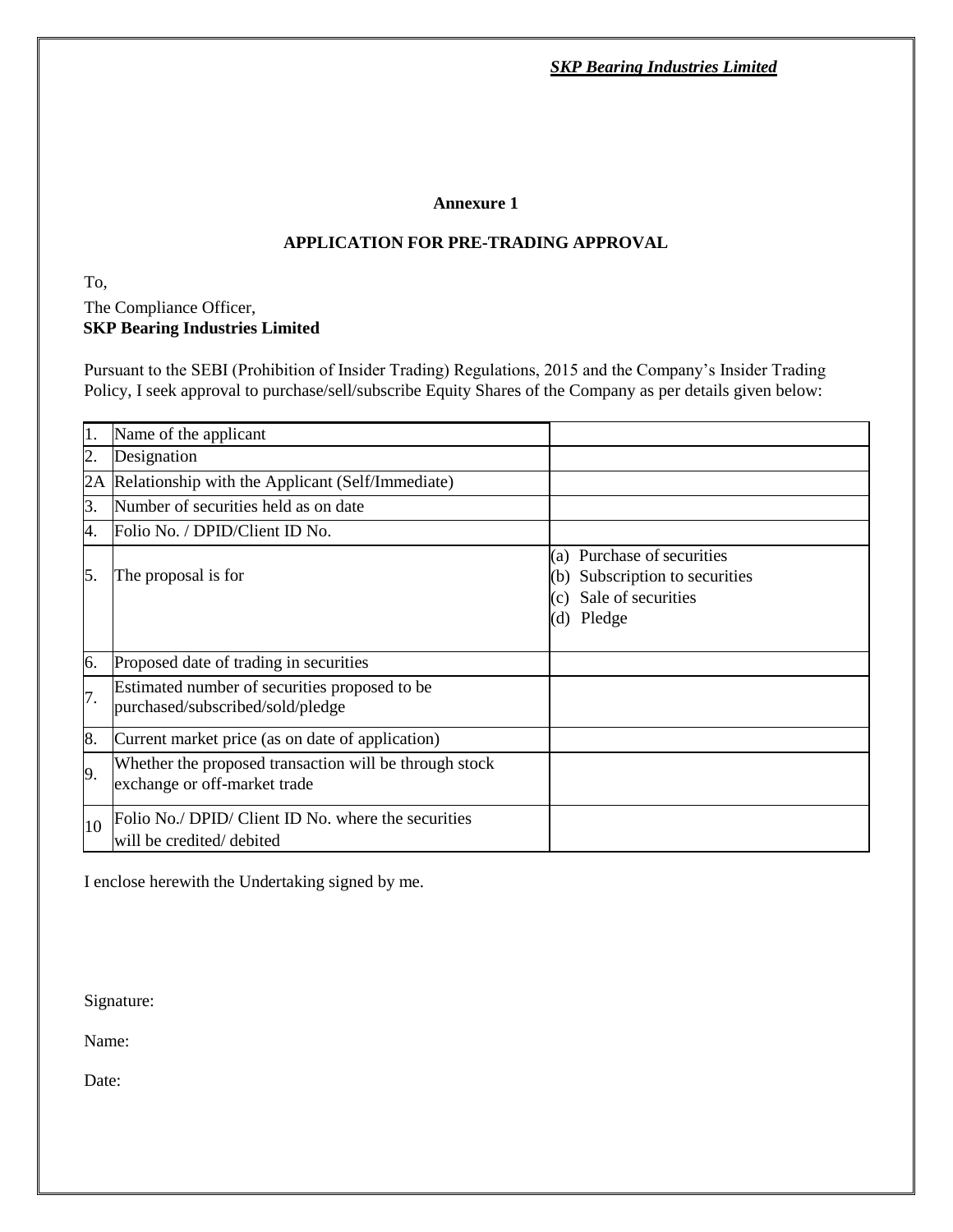## **Annexure 2**

### **UNDERTAKING TO BE ACCOMPANIED WITH THE APPLICATION FOR PRE- CLEARANCE**

#### To, The Compliance Officer,  **SKP Bearing Industries Limited**

I, the contract of the contract of the contract of the being a Designated Person of the contract of the contract of the contract of the contract of the contract of the contract of the contract of the contract of the contra company as per the Rules for Trading in the securities of **SKP Bearing Industries Limited** residing at , am desirous of trading in shares of the Company as mentioned in my application dated for pre-clearance of the transaction.

I further declare that I am not in possession of any unpublished price sensitive information up to the time of signing this Undertaking.

In the event that I have access to or receive any unpublished price sensitive information after the signing of this undertaking but before executing the transaction for which approval is sought, I shall inform the Compliance Officer of the same and shall completely refrain from trading in the securities of the Company until such information becomes public.

I declare that I have not contravened the provisions of the Rules as notified by the Company from time to time.

In the event of this transaction being in violation of the Rules or the applicable laws,(a) I will, unconditionally, release, hold harmless and indemnify to the fullest extent, the Company and its directors and officers, (the 'indemnified persons') for all losses, damages, fines, expenses, suffered by the indemnified persons, (b) I will compensate the indemnified persons for all expenses incurred in any investigation, defense, crisis management or public relations activity in relation to this transaction and (c) I authorize the Company to recover from me, the profits arising from this transaction and remit the same to the SEBI for credit of the Investor Education and Protection Fund administered by the SEBI.

I undertake to submit the necessary report within two days of execution of the transaction / a 'Nil' report if the transaction is not undertaken.

If approval is granted, I shall execute the trade within seven days of the receipt of approval failing which I shall seek pre-clearance afresh.

I declare that I have made full and true disclosure in the matter.

| Signature: |  |  |
|------------|--|--|
| Name:      |  |  |
| Date:      |  |  |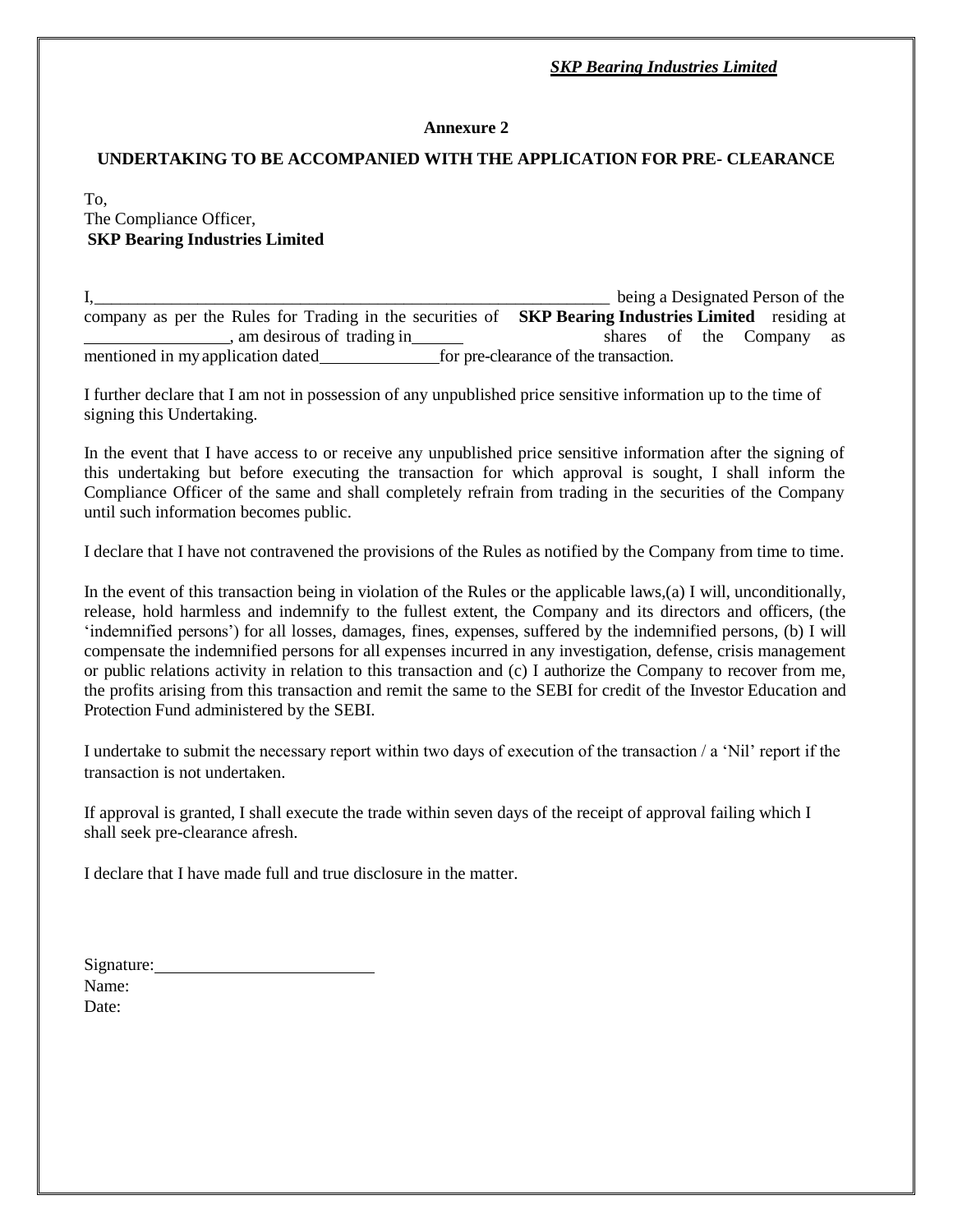#### **Annexure 3**

# **DISCLOSURE OF TRANSACTIONS**

(To be submitted within 2 days of transaction/trading in securities of the Company)

To, The Compliance Officer, **SKP Bearing Industries Limited**

I hereby inform that I

- Have not bought / sold/subscribed any securities of the Company
- Have bought/sold/subscribed to securities as mentioned below on (date)

(strike out whichever is not applicable)

| Name of holder | No. of securities | Bought /sold / | DP           | <b>ID/Client</b> | Price (Rs.) |
|----------------|-------------------|----------------|--------------|------------------|-------------|
|                | traded            | subscribed     | ID/Folio No. |                  |             |
|                |                   |                |              |                  |             |
|                |                   |                |              |                  |             |
|                |                   |                |              |                  |             |

I declare that the above information is correct and that no provisions of the Company's Rules and/or applicable laws/regulations have been contravened for effecting the above said transactions(s).

Signature:

Name:

Date: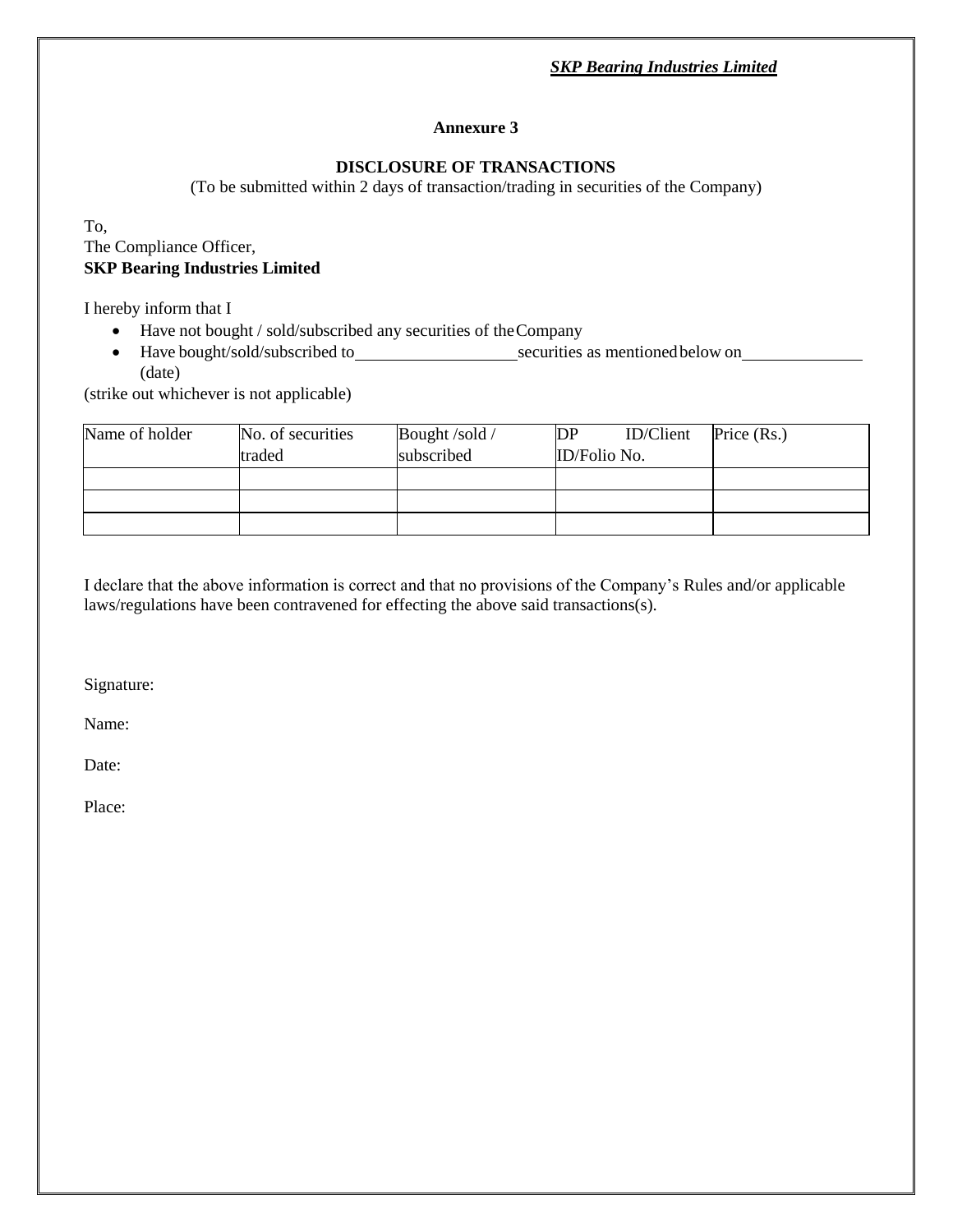## **Annexure 4 FORM A**

**SEBI (Prohibition of Insider Trading) Regulations, 2015** [Regulation 7 (1)(b) read with Regulation 6(2)– Disclosure on becoming a director/ KMP/ Promoter]

Name of the Company:

ISIN of theCompany:

**Details of Securities held on appointment of Key Managerial Personnel (KMP) or Director or upon becoming a Promoter of a listed company and other such persons as mentioned in Regulation 6(2).**

| Name, PAN, CIN/ | Category of     | Date                   | of Securities held at the time of     | % of Shareholding |
|-----------------|-----------------|------------------------|---------------------------------------|-------------------|
| DIN             | &Person         | Appointment            | becoming Promoter/                    |                   |
| Address with    | (Promoters/KMP/ | $\overline{\text{of}}$ | Director appointment of Director/ KMP |                   |
| contact nos.    | Directors/      | /KMP<br><b>OR</b>      |                                       |                   |
|                 | immediate       | Date<br>Оt             |                                       |                   |
|                 | relative<br>to/ | Becoming               |                                       |                   |
|                 | others etc.)    | Promoter               | Type of security No.                  |                   |
|                 |                 |                        | (For eg. – Shares,                    |                   |
|                 |                 |                        | Warrants,                             |                   |
|                 |                 |                        | Convertible                           |                   |
|                 |                 |                        | Debentures etc.)                      |                   |
|                 |                 |                        |                                       |                   |
|                 |                 |                        |                                       |                   |
|                 |                 |                        |                                       |                   |
|                 |                 |                        |                                       |                   |

*Note: "Securities" shall have the meaning as defined under regulation 2(1)(i) of SEBI (Prohibition of Insider Trading) Regulations, 2015.*

**Details of Open Interest (OI) in derivatives of the company held on appointment of Key Managerial Personnel (KMP) or Director or upon becoming a Promoter of a listed company and other such persons as mentioned in Regulation6(2).**

|                |                             | Open Interest of the Future contracts held at the time   Open Interest of the Option contracts held at the time of |                |                                                 |                 |
|----------------|-----------------------------|--------------------------------------------------------------------------------------------------------------------|----------------|-------------------------------------------------|-----------------|
|                |                             | of becoming Promoter/ appointment of Director/ KMP                                                                 |                | becoming Promoter/ appointment of Director/ KMP |                 |
|                |                             |                                                                                                                    |                |                                                 |                 |
| Contract       | Number of                   | Notional value in                                                                                                  | Contract       | Number of Units                                 | Notionalvaluein |
| specifications | units                       | Rupee terms                                                                                                        | specifications | (contracts)                                     | Rupee terms     |
|                | (contracts <sup>*</sup> lot |                                                                                                                    |                | * lot size)                                     |                 |
|                | size)                       |                                                                                                                    |                |                                                 |                 |
|                |                             |                                                                                                                    |                |                                                 |                 |

*Note: In case of Options, notional value shall be calculated based on premium plus strike price of options* Name & Signature:

Designation:

Date: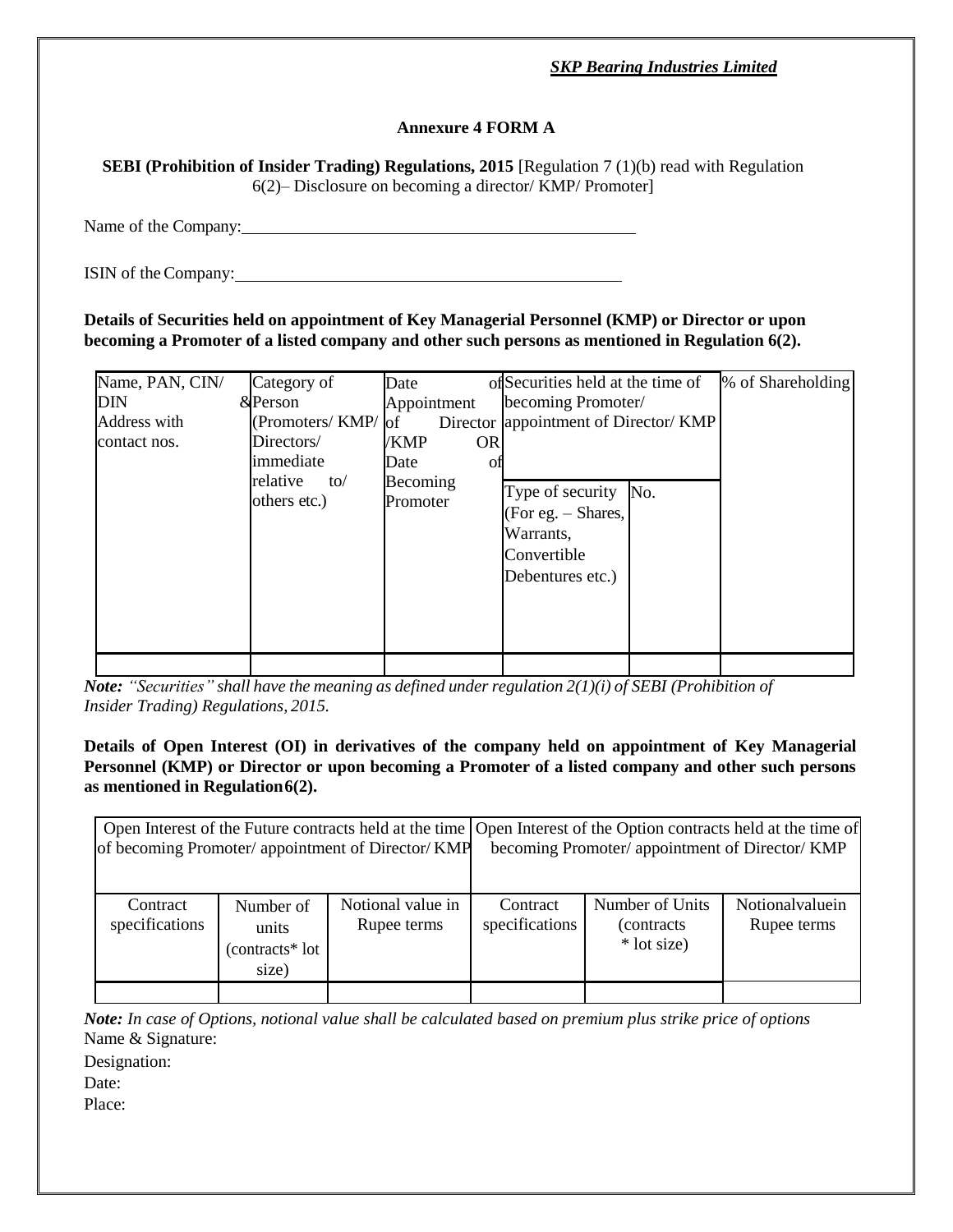# **Annexure 5 FORM B**

SEBI (Prohibition of Insider Trading) Regulations, 2015 [Regulation 7(2) read with Regulation 6(2)–Continual disclosure]

Name of the Company:

ISIN of theCompany:

**Details of change in holding of Securities of Promoter, Employee or Director of a listed company and other such persons as mentioned in Regulation 6(2).**

| Name,<br>PAN, CIN/<br>DIN, $&$<br>Address<br>with<br>contact<br>nos. | Category of Securities held prior<br>to acquisition/<br>Person<br>(Promoters/ disposal)<br><b>KMP</b><br>Director s/<br>immediate<br>relative to/<br>others etc.) |                                                                                               |                                    | Securities acquired/Disposed                                                         |       |       |                                                                      | Securities held post<br>acquisition/disposal                                                |                                     | Date of<br>allotment<br>advice/<br>acquisition of<br>shares/ sale of<br><b>Shares</b><br>specify |    | Date of<br><sub>to</sub><br>company | Mode of<br>intimation acquisition/<br>disposal (on<br>market/<br>public/rights/<br>preferential<br>offer/ off-<br>market/Inter-<br>se transfer, |
|----------------------------------------------------------------------|-------------------------------------------------------------------------------------------------------------------------------------------------------------------|-----------------------------------------------------------------------------------------------|------------------------------------|--------------------------------------------------------------------------------------|-------|-------|----------------------------------------------------------------------|---------------------------------------------------------------------------------------------|-------------------------------------|--------------------------------------------------------------------------------------------------|----|-------------------------------------|-------------------------------------------------------------------------------------------------------------------------------------------------|
|                                                                      |                                                                                                                                                                   | Type of<br>security<br>(For eg.<br>Shares,<br>Warrants,<br>Convertibl<br>Debenture<br>s etc.) | No. and %<br>of<br>shareholdingeg. | Type<br>security(For<br>Shares,<br>Warrants,<br>Convert ible<br>Debent<br>Ures etc.) | ofNo. | Value | Transaction<br>Type (Buy/<br>Sale/Pledge / eg.<br>Revoke/<br>Invoke) | of<br>Type<br>security (For<br>Shares,<br>Warrants<br>Convertible<br>Debentures<br>$etc.$ ) | No. and<br>% of<br>sharehol<br>ding | From                                                                                             | To |                                     | ESOPs etc.)                                                                                                                                     |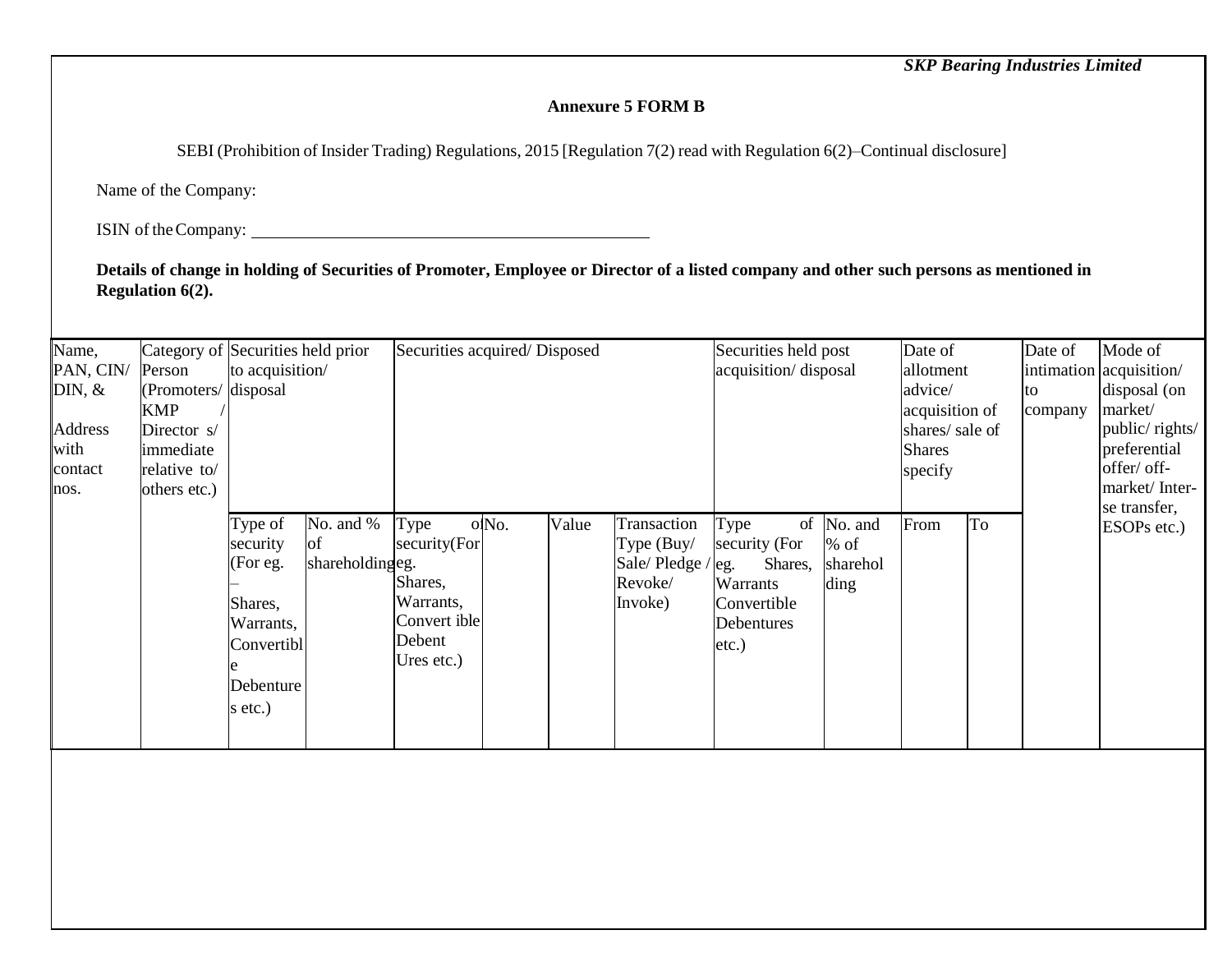*Note:"Securities" shall have them meaning as defined under regulation 2(1)(i) of SEBI (Prohibition of Insider Trading) Regulations, 2015.*

#### **Details of trading in derivatives of the company by Promoter, Employee or Director of a listed company and other such persons as mentioned in Regulation 6(2).**

| Trading in derivatives (Specify type of contract, Futures or Options etc) |    | Exchange on which the trade was<br>executed |                |                                             |                |                                             |  |
|---------------------------------------------------------------------------|----|---------------------------------------------|----------------|---------------------------------------------|----------------|---------------------------------------------|--|
| Type<br>contract                                                          | of | Contract<br>specifications                  | Buy            |                                             | Sell           |                                             |  |
|                                                                           |    |                                             | Notional Value | Number of units<br>(contracts* lot<br>size) | Notional Value | Number of units<br>(contracts $*$ lot size) |  |
|                                                                           |    |                                             |                |                                             |                |                                             |  |
|                                                                           |    |                                             |                |                                             |                |                                             |  |

*Note: In case of Options, notional value shall be calculated based on Premium plus strike price of options.*

Name & Signature:

Designation:

Date: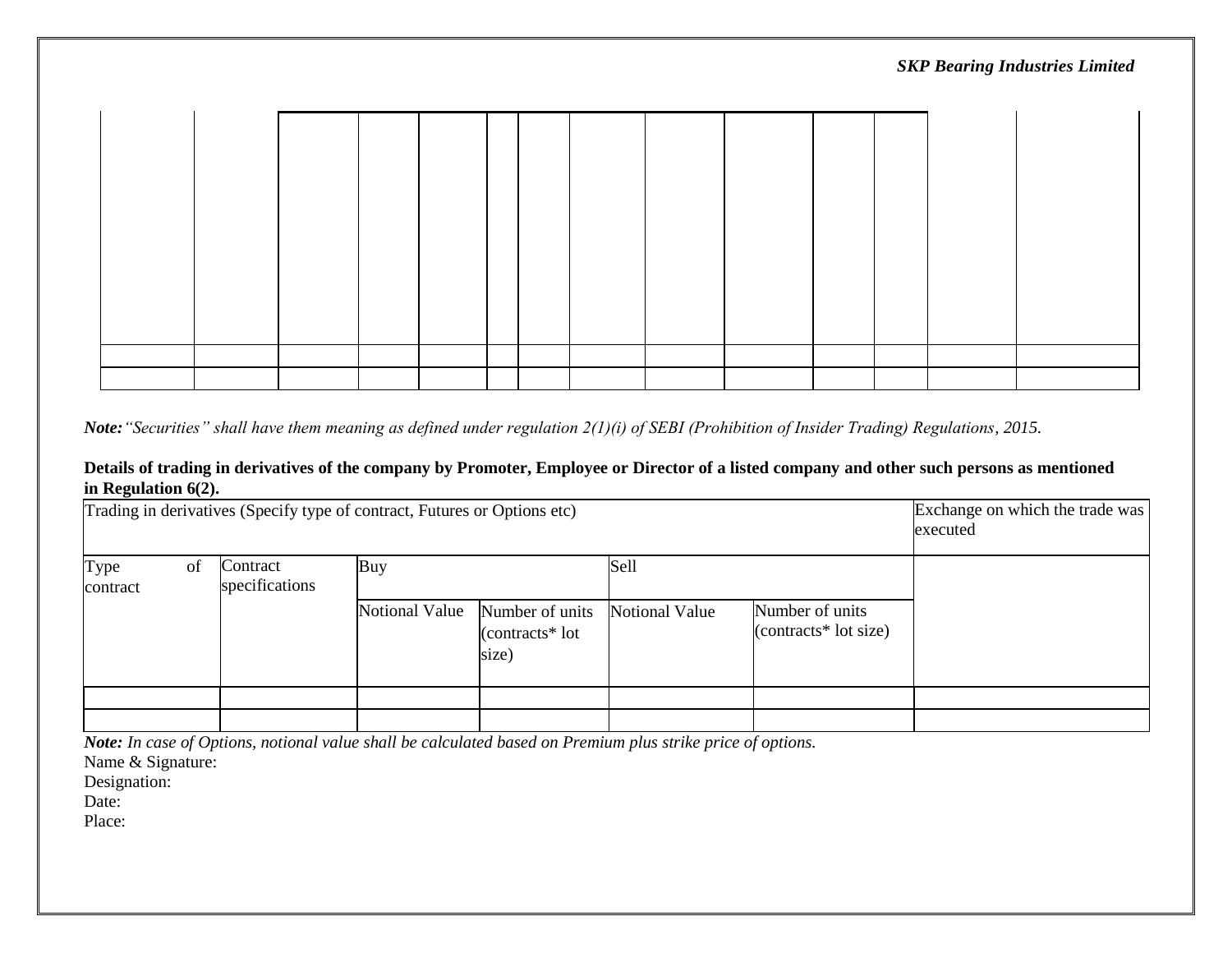#### **Annexure 6 FORM C (Indicative format)**

**SEBI (Prohibition of Insider Trading) Regulations, 2015 Regulation 7(3)–Transactions by Other connected persons as identified by the company**

Details of trading in securities by other connected persons as identified by the company

| Name,                                                                             | <b>Connection</b> Securities |                                                                                                           |                                      | Securities acquired/                                                                                                |  |  | Securities held post                                                                                     |                                                                                   | Date of                                                          |           | Date of                                                                         | <b>Mode of</b>                    |                                 |
|-----------------------------------------------------------------------------------|------------------------------|-----------------------------------------------------------------------------------------------------------|--------------------------------------|---------------------------------------------------------------------------------------------------------------------|--|--|----------------------------------------------------------------------------------------------------------|-----------------------------------------------------------------------------------|------------------------------------------------------------------|-----------|---------------------------------------------------------------------------------|-----------------------------------|---------------------------------|
| PAN,                                                                              | With<br>Company              | held prior to                                                                                             |                                      | <b>Disposed</b>                                                                                                     |  |  |                                                                                                          | acquisition/ disposal                                                             |                                                                  | allotment |                                                                                 |                                   | intimation acquisition/         |
| CIN/<br>DIN,<br>$\boldsymbol{\&}$<br><b>Address</b><br>with<br>contact<br>nos. of | acquisition/<br>disposal     |                                                                                                           |                                      |                                                                                                                     |  |  |                                                                                                          |                                                                                   | advice/<br>acquisition of<br>shares/sale<br>of shares<br>specify |           | disposal (on<br>lto-<br>company<br>rights/<br><b>Preferential</b><br>offer/ off | market/public/<br>market/Inter se |                                 |
| other<br>connected<br>persons as<br>identified<br>by the<br>Company<br>identified |                              | <b>Type</b><br>security<br>(For eg.<br>Shares,<br>Warrant s,<br>Convertible<br><b>Debentures</b><br>etc.) | of No. and<br>$%$ of<br>shareholding | <b>Type Of</b><br>security<br>(For eg.<br><b>Share</b> s,<br>Warrants,<br>Convertible<br><b>Debentures</b><br>etc.) |  |  | No. Value Transaction Type of<br><b>Type (Buy/ security)</b><br>Sale/<br>Pledge<br>/ Revoke<br>/ Invoke) | (For eg. $-$<br>Shares,<br>Warrants,<br>Convertible<br><b>Debentures</b><br>etc.) | No. and $\%$<br>of<br>shareholding                               | From      | To                                                                              |                                   | transfer,<br><b>ESOPs etc.)</b> |